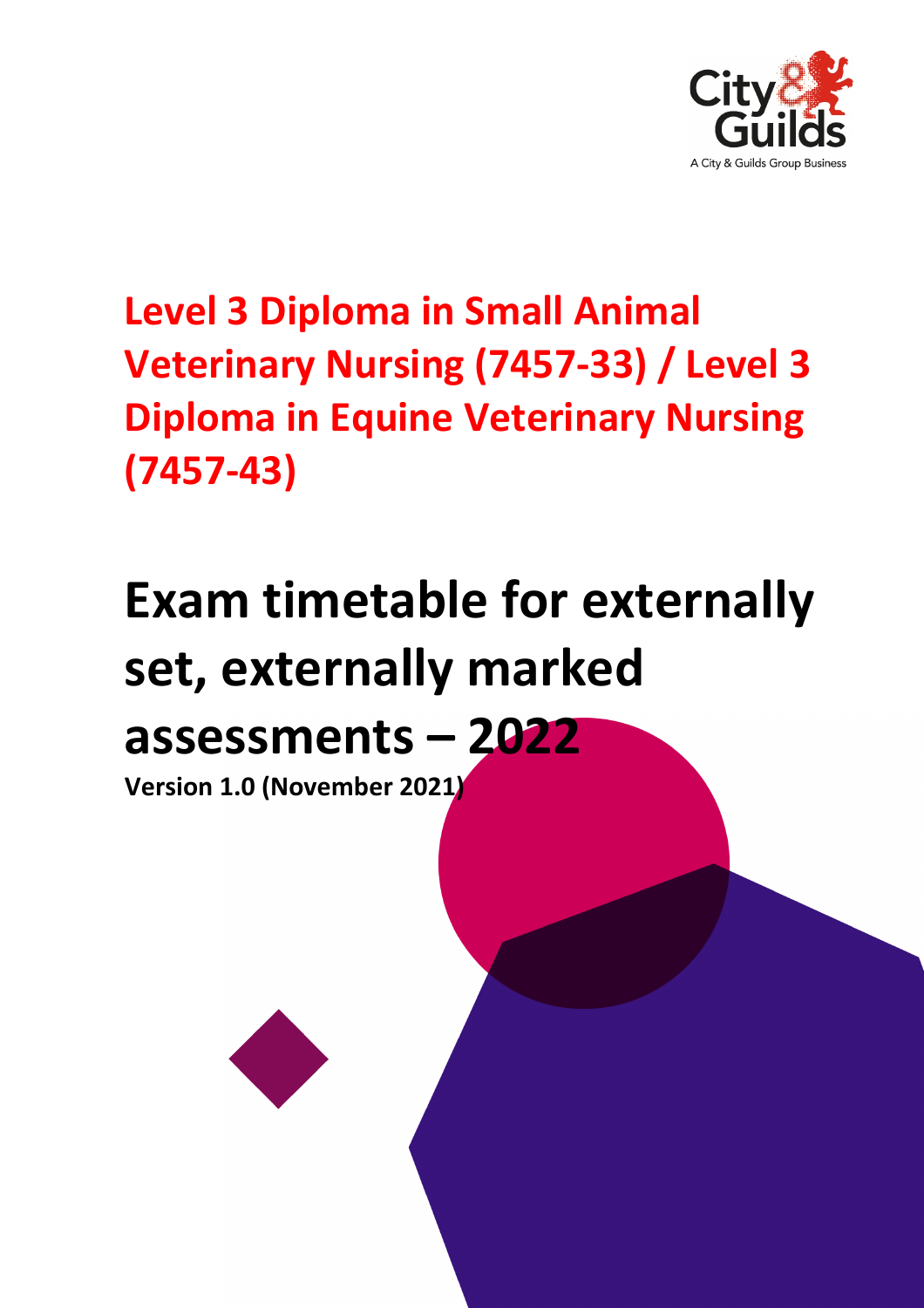## **Contents**

| 1. Exam timetable guidance           |   |  |
|--------------------------------------|---|--|
| <b>Starting times of dated exams</b> | 4 |  |
| 2. Results release                   | 4 |  |
| 3. Exam timetable                    | 5 |  |

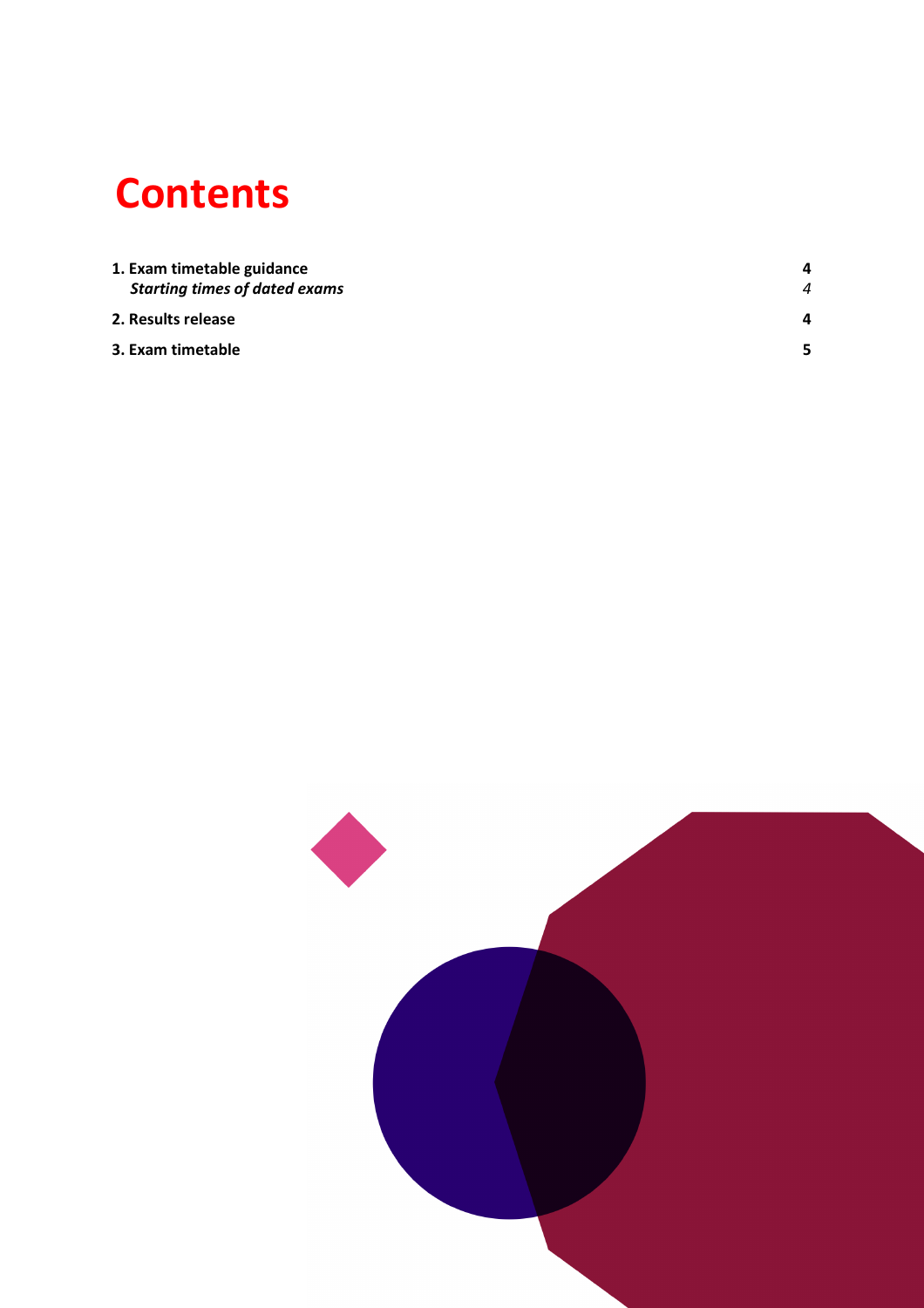| <b>Change detail</b><br><b>Version and</b><br>Section<br>date |  |  |  |
|---------------------------------------------------------------|--|--|--|
|---------------------------------------------------------------|--|--|--|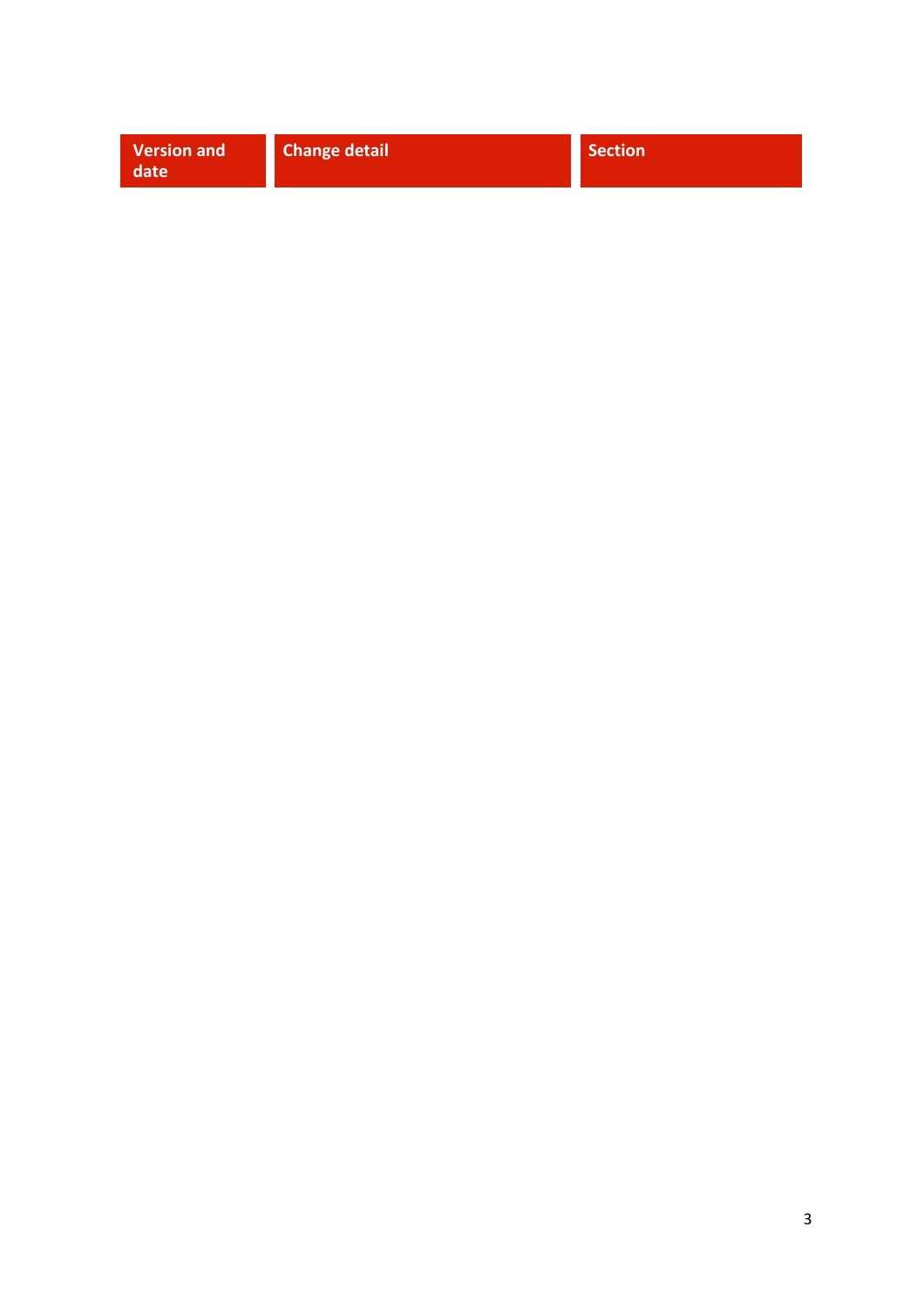### **City & Guilds Veterinary Nursing Qualifications**

#### <span id="page-3-0"></span>1. Exam timetable guidance

These are dated exams available as paper-based exams only. Availability on the City & Guilds evolve computerbased testing platform has been discontinued.

All exams **must** be invigilated according to the *JCQ Instructions for conducting examinations*.

#### <span id="page-3-1"></span>**Starting times of dated exams**

Each dated exam must be taken on the day and at the time shown on the timetable. The published starting time of all exams is **9.30am**.

Candidates who finish the exam early must remain under supervision until **10.30am**.

Centres may **delay the starting time** of an exam within the scheduled session without notifying City & Guilds but candidates must be supervised from **10.00am**.

Candidates taking more than one exam in a session should take these consecutively. A **supervised** break may be given between the exams taken consecutively at the discretion of the centre.

**In exceptional circumstances** where the size of the cohort means that it is not possible for all candidates to sit the exam at the same time, centres may split the cohort with some of the cohort sitting the exam later than the published time, on the same day. The security of the exam must be maintained at all times. Candidates taking the exam at the later time must be **supervised** at all times, and must have no contact with those candidates who have already taken the exam. The exam **must** be undertaken on the same day as the scheduled exam timetable.

For information on any other timetable variations, please refer to the *JCQ Instructions for conducting examinations* or contac[t policy@cityandguilds.com](mailto:policy@cityandguilds.com)

#### <span id="page-3-2"></span>2. Results release

Results will be published on the Walled Garden **within 32 working days** of the exam date.

We will aim to publish these in advance of this where possible. This time is required to ensure exam scripts are marked, marking is standardised and all results for all learners for a particular exam are considered together to set an appropriate pass mark. In exceptional circumstances we may require longer than 32 working days – but we will communicate this in advance.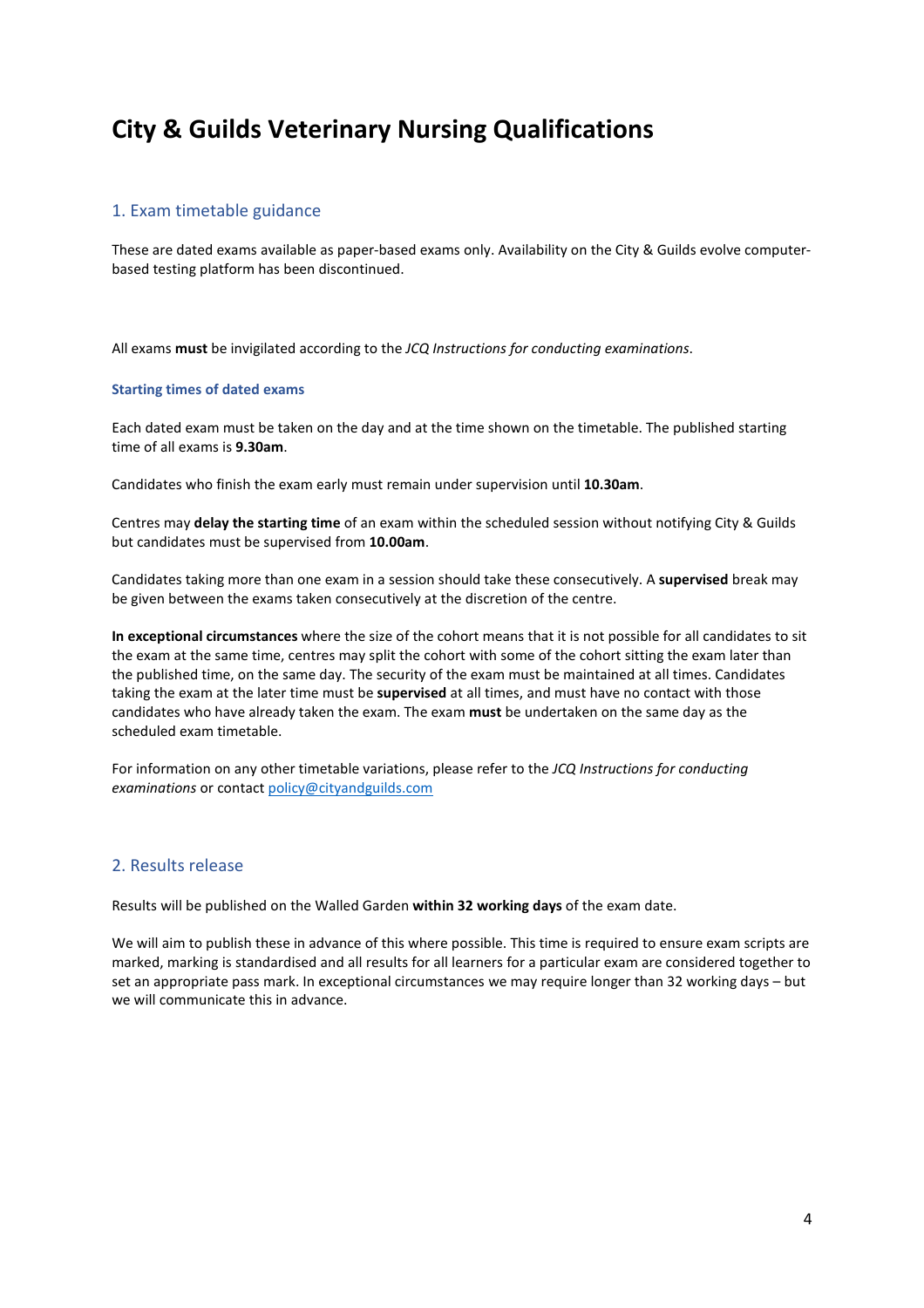#### 3. Exam timetable

<span id="page-4-0"></span>

| <b>Qualification</b>                                                              | <b>Exam title</b>                                               | <b>Paper based</b><br>exam<br>numbers | <b>Exam</b><br>type | <b>March exam date</b>             | June exam date                   | <b>September</b><br>exam date           | December exam<br>date                 | <b>Exam</b><br>time | Exam<br>duration |
|-----------------------------------------------------------------------------------|-----------------------------------------------------------------|---------------------------------------|---------------------|------------------------------------|----------------------------------|-----------------------------------------|---------------------------------------|---------------------|------------------|
| 7457-33 Level 3<br>Diploma in Small<br><b>Animal Veterinary</b><br><b>Nursing</b> | Level 3 Veterinary<br><b>Nursing Small</b><br>Animals (Paper 1) | 7457-400                              | Written             | Tuesday 1st March                  | Monday<br>20 <sup>th</sup> June  | Monday 26 <sup>th</sup><br>September    | Monday 5 <sup>th</sup><br>December    | $09:30 -$<br>11:30  | 2 hours          |
|                                                                                   | Level 3 Veterinary<br><b>Nursing Small</b><br>Animals (Paper 2) | 7457-401                              | Written             | Thursday 3rd<br>March              | Tuesday 28 <sup>th</sup><br>June | Tuesday 27 <sup>th</sup><br>September   | Tuesday 6 <sup>th</sup><br>December   | $09:30 -$<br>11:30  | 2 hours          |
|                                                                                   | Level 3 Veterinary<br><b>Nursing Small</b><br>Animals (Paper 3) | 7457-402                              | Written             | Wednesday<br>$2nd$ March           | Monday 27th<br>June              | Wednesday 28 <sup>th</sup><br>September | Wednesday 7 <sup>th</sup><br>December | $09:30 -$<br>11:30  | 2 hours          |
| 7457-43 Level 3<br>Diploma in Equine<br>Veterinary<br><b>Nursing</b>              | Level 3 Veterinary<br><b>Nursing Equine</b><br>(Paper 1)        | 7457-405                              | Written             | Tuesday 1 <sup>st</sup> March      | Monday<br>20 <sup>th</sup> June  | Monday 26 <sup>th</sup><br>September    | Monday 5 <sup>th</sup><br>December    | $09:30 -$<br>11:30  | 2 hours          |
|                                                                                   | Level 3 Veterinary<br><b>Nursing Equine</b><br>(Paper 2)        | 7457-406                              | Written             | Thursday 3 <sup>rd</sup> March     | Tuesday 28 <sup>th</sup><br>June | Tuesday 27 <sup>th</sup><br>September   | Tuesday 6 <sup>th</sup><br>December   | $09:30 -$<br>11:30  | 2 hours          |
|                                                                                   | Level 3 Veterinary<br><b>Nursing Equine</b><br>(Paper 3)        | 7457-407                              | Written             | Wednesday 2 <sup>nd</sup><br>March | Monday 27 <sup>th</sup><br>June  | Wednesday 28 <sup>th</sup><br>September | Wednesday 7 <sup>th</sup><br>December | $09:30 -$<br>11:30  | 2 hours          |